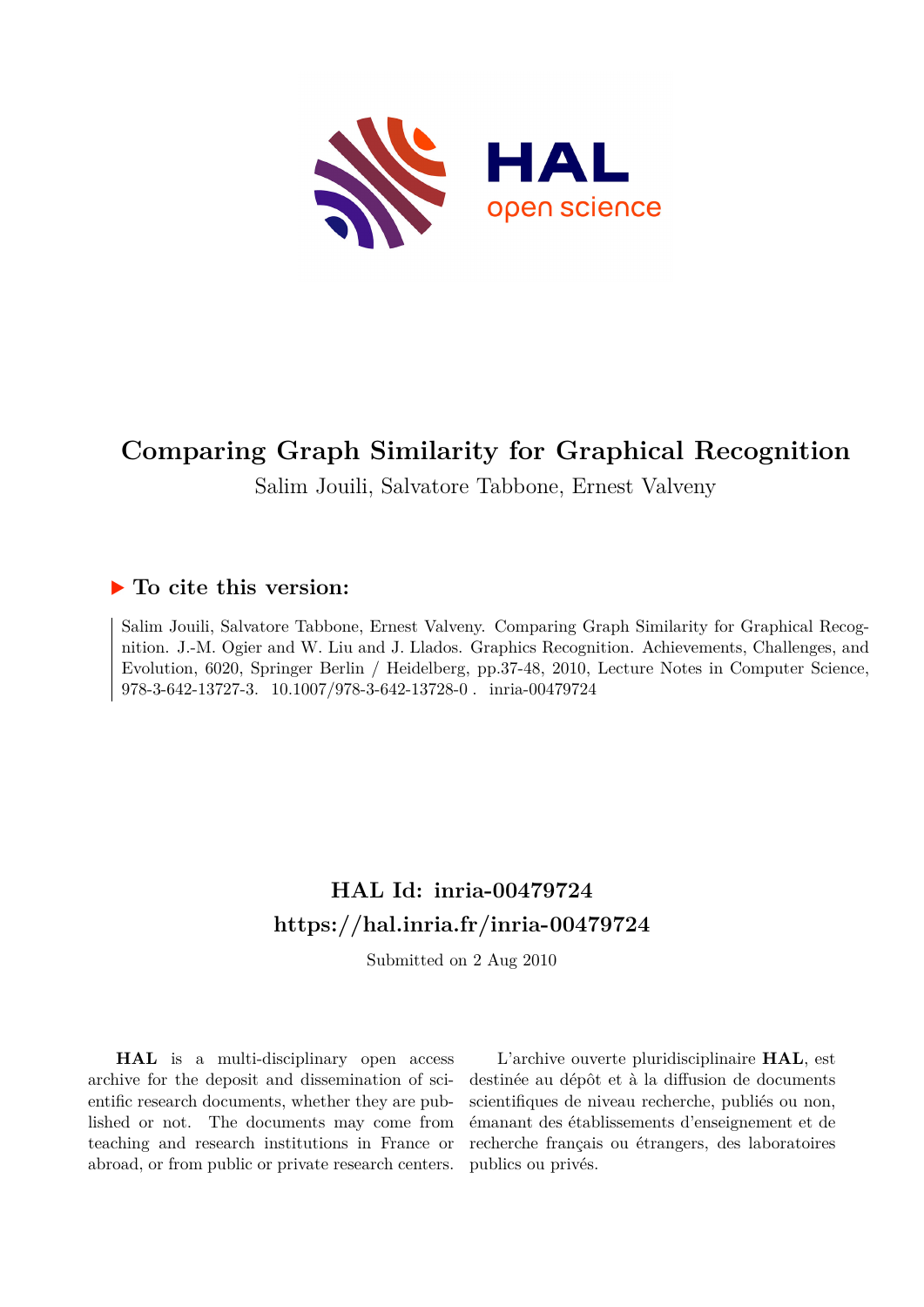# Comparing Graph Similarity Measures for Graphical Recognition\*

Salim Jouili<sup>1</sup>, Salvatore Tabbone<sup>1</sup>, and Ernest Valveny<sup>2</sup>

<sup>1</sup> LORIA UMR 7503 - University of Nancy 2 BP 239, 54506 Vandoeuvre-lès-Nancy Cedex, France {salim.jouili,tabbone}@loria.fr

 $^2\,$  Centre de Visió per Computador, Dep. Ciències de la Computació Universitat Autònoma de Barcelona, Edifici O, Campus UAB, 08193 Bellaterra, Spain ernest@cvc.uab.cat

Abstract. In this paper we evaluate four graph distance measures. The analysis is performed for document retrieval tasks. For this aim, different kind of documents are used including line drawings (symbols), ancient documents (ornamental letters), shapes and trademark-logos. The experimental results show that the performance of each graph distance measure depends on the kind of data and the graph representation technique.

*Keywords*: Graph matching, Graph retrieval, Structural representation, Performance evaluation.

# 1 Introduction

In document retrieval applications, it is necessary to define some description of the document based on a set of features. These descriptions are then used to search and to determine which documents satisfy the query selection criteria. The effectiveness of a document retrieval system ultimately depends on the type of representation used to describe it. In pattern recognition, the document representation can be broadly divided into statistical and structural methods [6]. In the former, the document is represented by a feature vector, and in the latter, a data structure (e.g. graphs or trees) is used to describe objects and their relationships in the document. The classical retrieval systems are often limited to work with a statistical representation due to the need of computing distances between documents (feature vectors) or finding a representative cluster of documents. However, when a numerical feature vector is used to represent the document, all structural information is discarded although the structural representation is more powerful in terms of its representational abilities [6]. In the last decades,

<sup>⋆</sup> This work is partially supported by the French National Research Agency project NAVIDOMASS referenced under ANR-06-MCDA-012 and Lorraine region.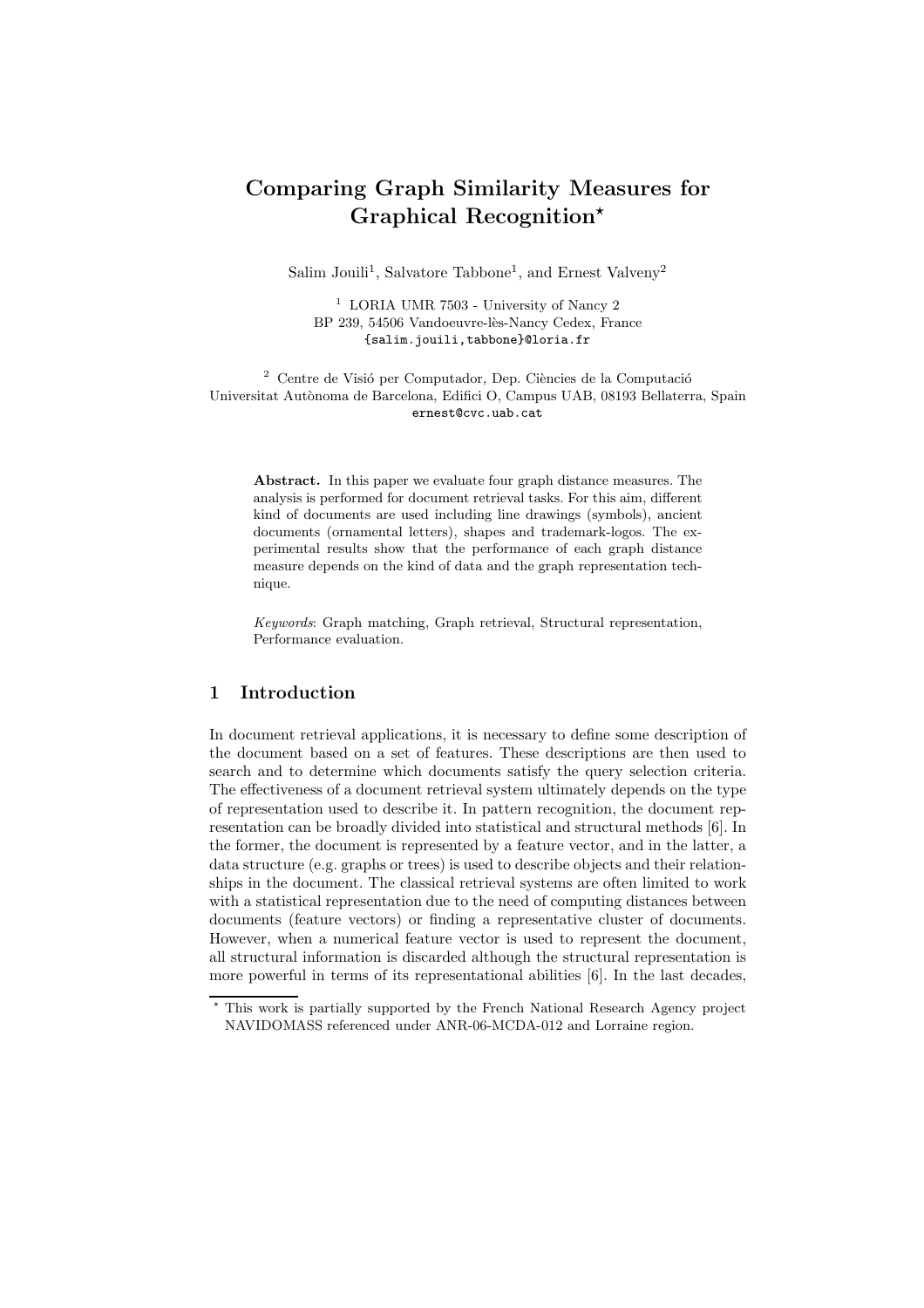many structural approaches have been proposed. These approaches deal, especially, with graph-based representations. Nevertheless, dealing with graphs suffers, on the one hand from the high complexity of the graph matching problem which is a problem of computing distances between graphs, and on the other hand from the robustness to structural noise which is a problem related to the capability to cope with structural variations and differences in the size of the graph. In order to overcome this problem, several approximate graph matching methods have been proposed  $[11, 15, 19, 21]$ . In this paper, our attention is focused on the comparison of different graph similarity measures in the context of document retrieval.

Graph similarity measures use different techniques to minimize the complexity and to optimize the robustness to structural noise. Robles-Kelly and al. [21] propose a spectral seriation approach to reduce the graph matching to a string edit distance in a probabilistic framework. Jouili and al. [11] simplify the problem to a bipartite graph matching by making use of node signatures. Lopresti and al. [15] use a probe technique to reduce the graph matching to distance between vectors. Papadopoulos and al. [19] introduce an histogram-based technique.

In this paper, we present an evaluation of these four graph distance measures on four different document data sets. We use the well-known GREC [20] data base which consists of graphs representing symbols from architectural and electronic drawings. Here the ending points (ie corners, intersections and circles) are represented by nodes which are connected by undirected edges and labeled as lines or arcs. We have also performed a retrieval evaluation on an ornamental letters data set which contains lettrine (graphical object) extracted from digitized ancient document <sup>3</sup> . Since one lettrine contains a lot of information (i.e. texture, decorated background, letters), the graphs are extracted from a region-based segmentation [9] of the lettrine with a user-based parameterization technique. The nodes of the graph are represented by the regions and the edges describe their adjacency relationships. We have also evaluated the graph similarity measures on a shape data set [23] in which the graph is extracted by making use of a skeletonizing algorithm and a delaunay triangulation of detected endpoints. Finally, the graph similarity measures are evaluated on a set of trademark-logos in which the graph is extracted by making use of an interest points detector [10] and the delaunay triangulation.

The performance evaluation is performed using the Precision-Recall curves. Through this evaluation, we will examine the robustness of each graph similarity distance and this will allow us to investigate the applicability of each measure to the problem of retrieval for different kinds of documents.

## 2 Graph-based representations

Region-Based approaches have been one of the most important research issues in content-based image retrieval. Representing images at the region level cap-

<sup>&</sup>lt;sup>3</sup> Provided by the CESR - University of Tours on the context of the ANR Navidomass project http://l3iexp.univ-lr.fr/navidomass/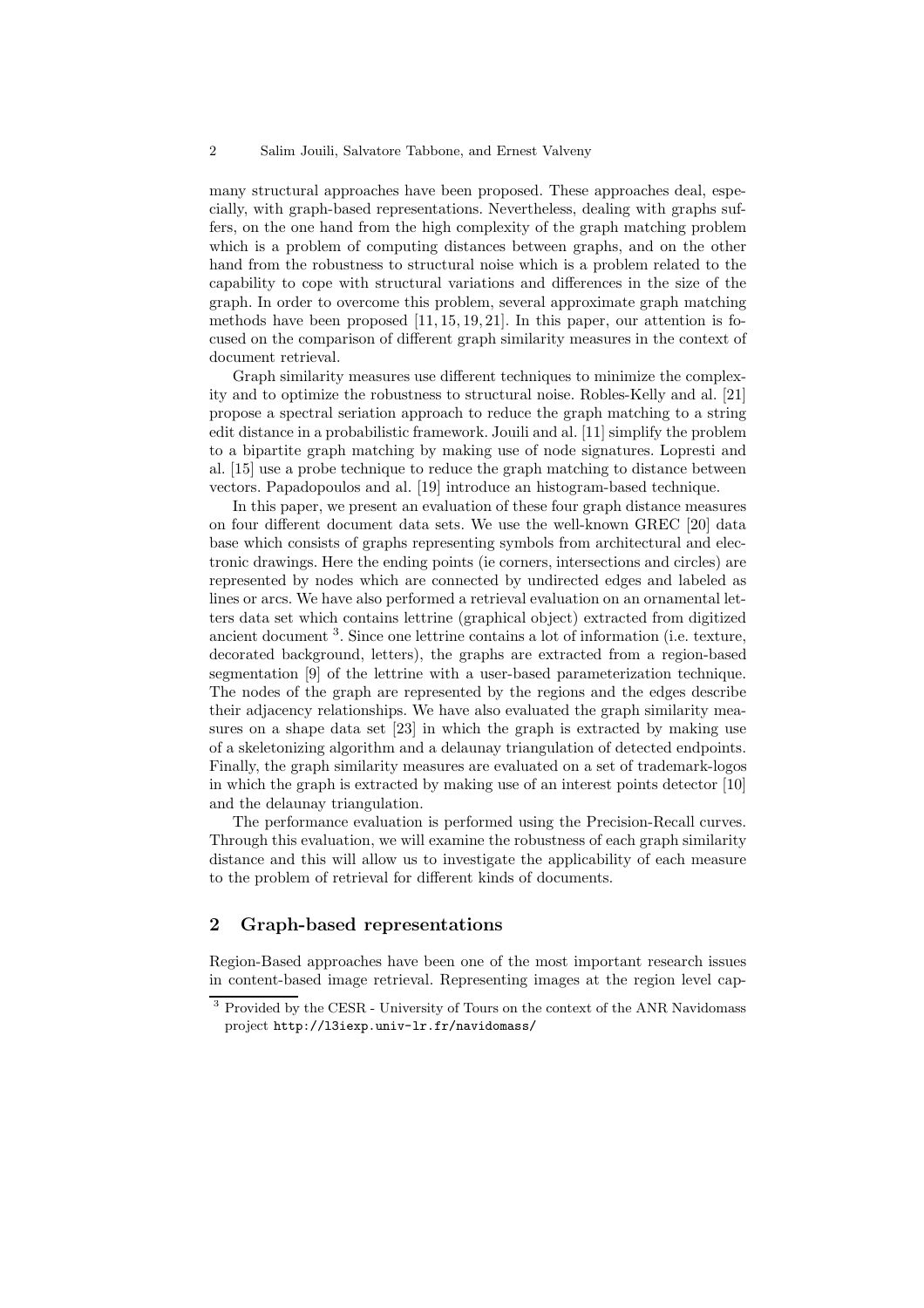tures not only the local variations of regions but also their spatial organizations. Graph-based representations are widely used in region-based segmentation. To incorporate both region attributes and adjacent relationship an image is usually represented as an attributed graph. Classical image representations such as colors histograms, texture descriptors, or shape descriptions do not take into account the regions localization in the document.

Graph-based representations are used in many applications, for instance, to represent circuit diagrams [4], for shape recognition [8], image matching  $[14, 2]$ , or old document analysis [12]. Other works on graph-based representation [1, 3, 18, 17], use different methods to incorporate features of the document image. The methods vary according to the characteristics of the data and the aims of the representation (i.e. matching or retrieval). Bunke [4] illustrates an example of converting a circuit diagram to a graph by representing the lines in the circuit diagram; each graph node represents a line endpoint, corner or intersection point, and node attributes record the image coordinates (x,y) of this feature. In [12] the authors manipulate initial letters from old documents. They proceed by segmenting the initial letter into different information layers to obtain "Information layers of homogeneous zones". Then, each homogeneous zone of the initial letter is converted to a node of graph with two attributes: size and shape descriptions, and each edge contains two attributes: angle and distance. Baeza-Yates and al. [2] also represent images as attributed graphs and adopt the graph edit distance to calculate the image distance. In another way using graphs in image analysis, Pan and al. [18] introduce a graph-based automatic image annotation. The authors propose a graph-based method to assign automatically keywords to an image. The main idea of this work is to represent all the images, as well as their attributes (caption words and regions) as nodes and link them according to their known association into a graph. For the task of image annotation, they use a "3-layer" graph, with one layer for image nodes, one layer for annotation term nodes, and one layer for the image regions.

In this section, we have seen that graphs can be widely used as a data structure-model in the pattern recognition domain. Moreover, most of the previous graph-based representations aim to measure some similarity between objects for recognition or retrieval tasks. This leads to the development of several similarity measures for graphs.

### 3 Graph matching measures

An important step in structural pattern recognition is the representation of documents by a graph data structure. This structural representation should provide a description of the characteristics of the images efficiently for the task under consideration (e.g. retrieval). The retrieval problem can then be addressed in the corresponding graph space without addressing the original images. The process of comparing graphs is generally referred as graph matching. Generally, given two graphs  $G_1=(V_1,E_1)$  and  $G_2=(V_2,E_2)$ , the graph matching methods are divided into two broad categories: the first one contains exact matching methods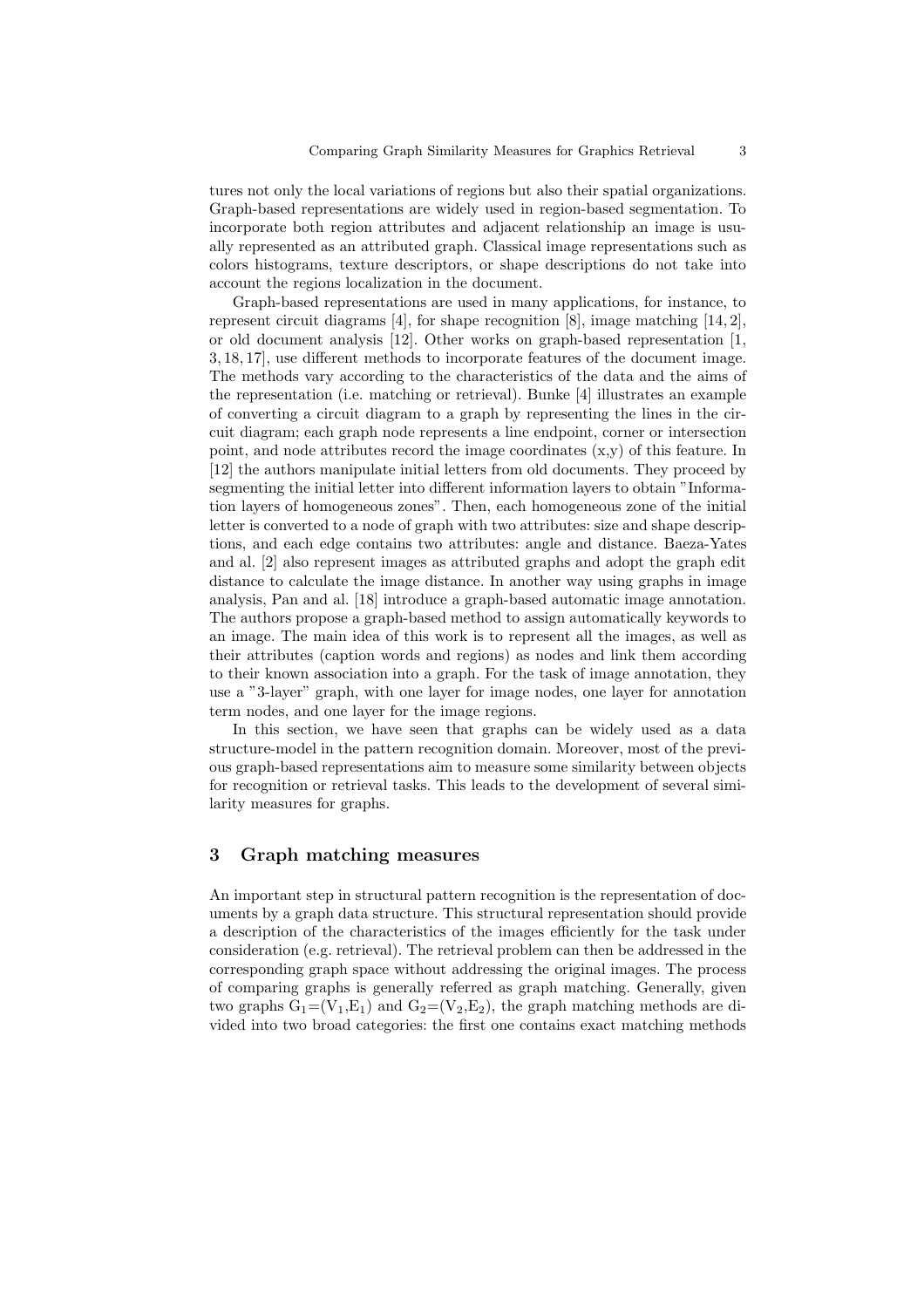called graph isomorphism that requires to find a one-to-one mapping  $f:V_1 \mapsto V_2$ such that  $(u, v) \in E_1$  if  $(f(u), f(v)) \in E_2$  with  $|V_1| = |V_2|$ . The second category contains inexact matching methods, where a strict correspondence among the nodes or the edges of the two graphs can not be found. Therefore, in these cases no isomorphism can be expected between both graphs, and the graph matching does not consist in finding the *exact* matching but the *best* matching between them. To perform such a structural matching, various formalisms have been proposed, using error-tolerant methods based on continuous optimization [16], quadratic programming, and spectral decomposition of graph matrices [21]. Other methods try to characterize the properties of graphs using a vector-based representation in order to profit from the existing vector measures[15, 11, 19]. Most of the inexact graph matching measures are based on some sort of edit operations. The basic idea is to define the similarity of graphs based on the effort needed to make the graphs identical. This is an extension of the well known string edit distance [13] to the graph edit distance (GED) [22]. For a review of graph similarity measures we refer the readers to [7, 5].

The matching methods selected for our evaluation belong to different formalisms. The spectral technique proposed by the Robles-Kelly's method [21] has proven to obtain good performance results. The graph matching based on node signature [11] uses a local decomposition of graphs and an assignment method to carry out an optimum node-to-node correspondence. Papadopoulos and al. [19] provide a histogram-based representation for graphs to compute the edit distance between graphs as a sequence of three different primitive operations. Finally, using the new concept of probe, Lopresti [15] introduces the graph probing which is characterized by its rapidity.

#### 3.1 Graph edit distance from spectral seriation

Robles-Kelly and al. [21] use a spectral method to represent graphs by strings, and then the similarity of graphs is measured according to the edit distance of strings in a probabilistic framework. The graph edit distance is the cost of the shortest edit path in an edit lattice for transforming the data graph into the model. The rows and columns of edit lattice are indexed by two strings  $Y=\{y_1,y_2,y_{|V_D|}\}\$ for data graph  $G_D=(V_D,E_D)$  and  $X=\{x_1,x_2,x_{|V_M|}\}\$ for the model graph  $G_M = (V_M, E_M)$ , with null symbol  $\varepsilon$ , and  $V_D$  and  $E_D$  being the point set and the edge set of the data graph. The problem of computing the edit distance is posed as that of finding the least expensive path  $\Gamma^* = \langle \gamma_1, \gamma_2, ..., \gamma_k, , \gamma_L \rangle$ from  $(y_1,x_1)$  to  $(y_{|V_D|},x_{|V_M|})$  through the edit lattice based on the Levenshtein distance. Each state  $\gamma_k \in (V_D \cup \varepsilon) \times (V_M \cup \varepsilon)$  of the edit path is a Cartesian pair. Then cost functions are defined for elementary matches, according to the cost edit path  $\Gamma^*$  (i.e., graph edit distance) computed using the following equation:

$$
d(X,Y) = C(\Gamma^*) = \sum_{\gamma_k \in \Gamma} \eta(\gamma_k \to \gamma_{k+1})
$$
\n(1)

where  $\eta(\gamma_k \to \gamma_{k+1}) = -(ln P(\gamma_k | \phi_X^*(x_i), \phi_Y^*(y_j)) + ln P(\gamma_{k+1} | \phi_X^*(x_{i+1}), \phi_Y^*(y_{j+1})) +$  $lnR_{k,k+1}$ , and the edge compatibility coefficient  $R_{k,k+1}$  is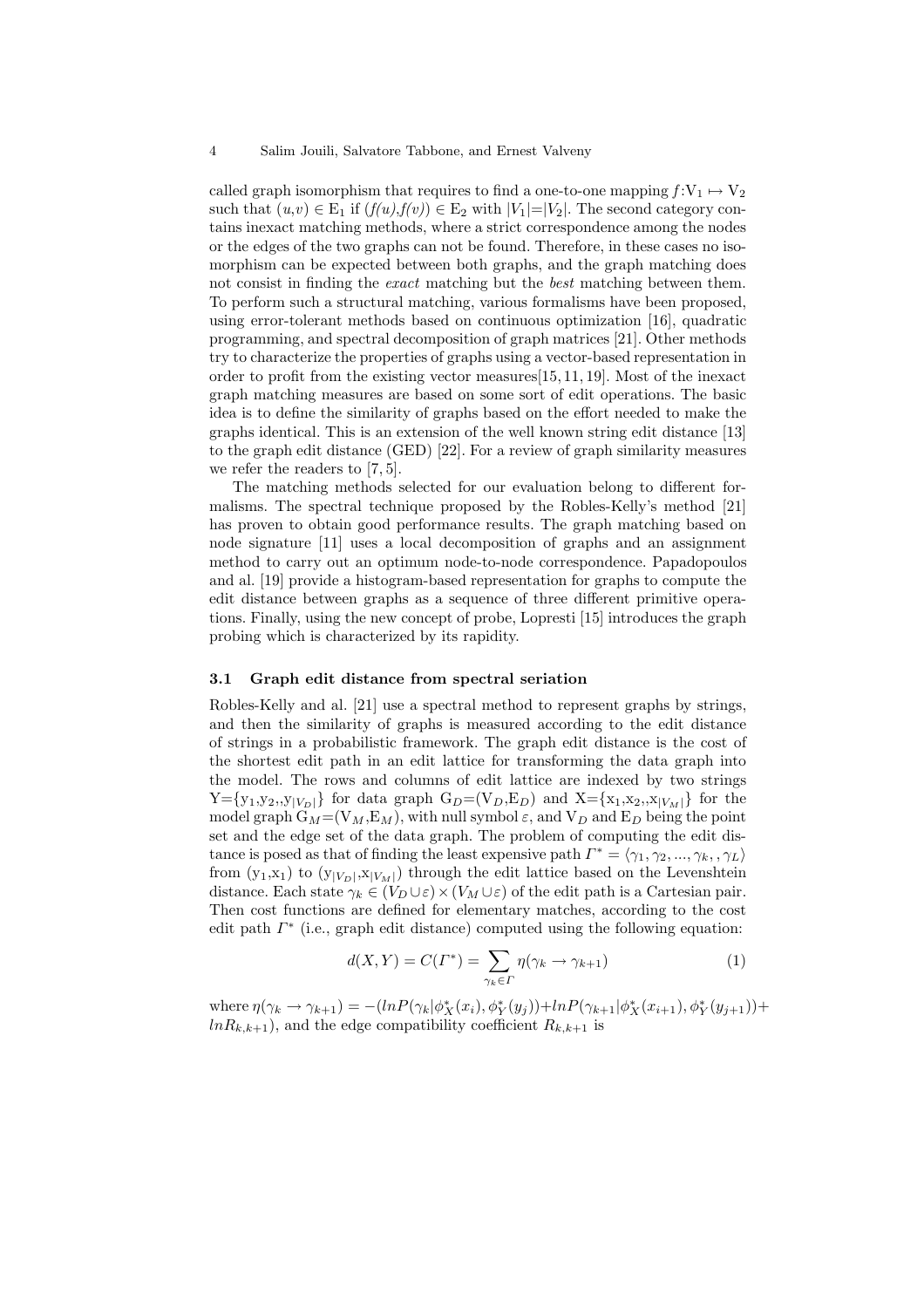$$
R_{k,k+1} = \frac{P(\gamma_k|\gamma_{k+1})}{\prod_{i=1}^{k} P(\gamma_k)P(\gamma_{k+1})} = \begin{cases} \rho_M \rho_D & \text{if } \gamma_k \to \gamma_{k+1} \text{ is a diagonal transition on the edit lattice} \\ \rho_M & \text{if } \gamma_k \to \gamma_{k+1} \text{ is a vertical transition on the edit lattice} \\ \rho_D & \text{if } \gamma_k \to \gamma_{k+1} \text{ is a horizontal transition on the edit lattice} \\ 1 & \text{if } y_j = \varepsilon \text{ or } x_i = \varepsilon \text{ and } y_{j+1} = \varepsilon \text{ or } x_{i+1} = \varepsilon \\ & \text{if } \frac{1}{\sqrt{2\pi\sigma}} \exp\left\{-\frac{1}{2\sigma^2}(\phi_X^*(x_i) - \phi_Y^*(y_j))^2\right\} \\ & \text{if } y_{j+1} = \varepsilon \text{ or } x_{j+1} = \varepsilon \end{cases}
$$

$$
P(\gamma_k|\phi_X^*(x_i), \phi_Y^*(y_j)) = \begin{cases} \n\sqrt{2\pi\sigma} & \text{if } x_j \neq \varepsilon \text{ and } x_i \neq \varepsilon\\ \n\alpha & \text{if } y_j = \varepsilon \text{ and } x_i \neq \varepsilon\n\end{cases}
$$

where  $\rho_M$  and  $\rho_D$  are respectively the edge densities of the graphs  $G_M$  and  $G_D$   $(\rho_M = \frac{|V_M|^2}{E_M})$  $\frac{V_M}{E_M}$ ) and  $\phi_X^*$  and  $\phi_Y^*$  are, respectively, the leading eigenvectors of the adjacency matrices for the graph  $G_M$  and  $G_D$ . In the remainder, we denote this graph matching technique by GEDSS.

#### 3.2 Graph matching based on node signatures

Jouili and al. [11] propose a new algorithm for matching and computing the distance between graphs. This approach is based on node signatures notion. In order to construct a signature for a node in an attributed graph, all available information into the graph and related to this node is used. The collection of these informations should be refined into an adequate structure which can provides distances between different node signatures. In this perspective, the node signature is defined as a set composed by four subsets which represent the node attribute, the node degree and the attributes of its adjacent edges and the degrees of the nodes on which these edges are connected. Given a graph  $G=(V,E,\alpha,\beta)$ , the node signature of  $n_i \in V$  is defined as follows:

$$
\gamma(n_i) = \left\{ \alpha_i, \ \theta(n_i), \ \{ \theta(n_j) \}_{\forall ij \in E}, \ \{ \beta_{ij} \}_{\forall ij \in E} \right\}
$$

where

- $\alpha_i$  the attribute of the node  $n_i$ .
- $\theta(n_i)$  the degree of  $n_i$ .
- $\{\theta(n_j)\}_{\forall ij \in E}$  the degrees set of the nodes adjacent to  $n_i$ .
- $\{\beta_{ij}\}_{\forall ij \in E}$  the attributes set of the incident edges to  $n_i$ .

Then, to compute a distance between node signatures, the Heterogeneous Euclidean Overlap Metric (HEOM) is used. The HEOM uses the overlap metric for symbolic attributes and the normalized Euclidean distance for numeric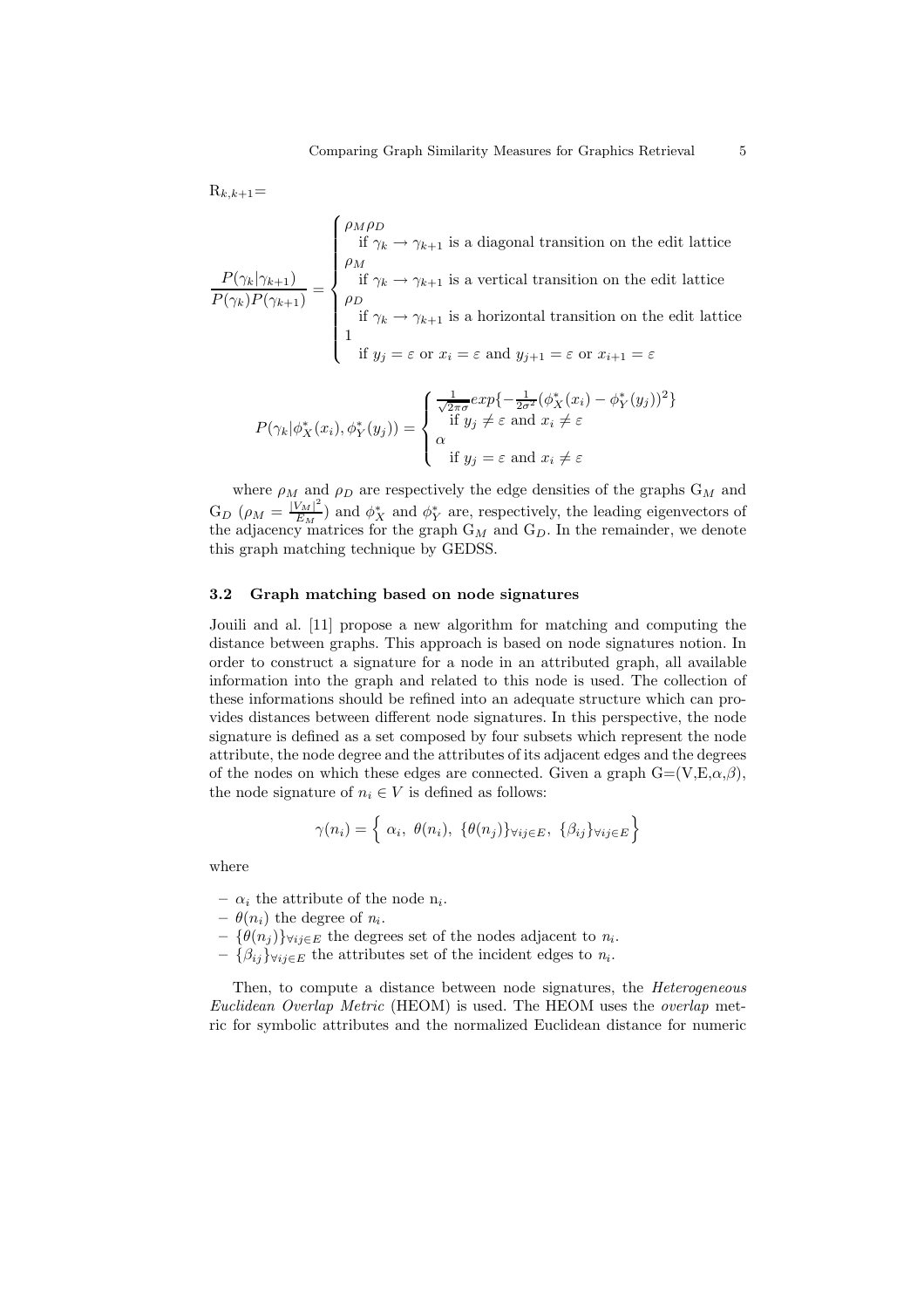attributes. Next the similarities between the graphs is computed: firstly, a definition of the distance between two sets of node signatures is given. Subsequently, a matching distance between two graphs is defined based on the node signatures sets. Let  $S_{\gamma}$  be a collection of local descriptions, the set of node signatures  $S_{\gamma}$  of a graph  $q=(V,E,\alpha,\beta)$  is defined as :

$$
S_{\gamma}(\ g\ )=\left\{\ \gamma(n_{i})\ \vert\ \forall n_{i}\in V\ \right\}
$$

Let  $A=(V_a,E_a)$  and  $B=(V_b,E_b)$  be two graphs. And assume that  $\phi: S_{\gamma}(A) \rightarrow$  $S_{\gamma}(B)$  is a function. The distance d between A and B is given by  $\varphi$  which is the distance between  $S_{\gamma}(A)$  and  $S_{\gamma}(B)$ 

$$
d(A, B) = \varphi(S_{\gamma}(A), S_{\gamma}(B)) = \min_{\phi} \sum_{\gamma(n_i) \in S_{\gamma}(A)} d_{nd}(\gamma(n_i), \phi(\gamma(n_i)))
$$

The calculation of the function  $\varphi(S_{\gamma}(A), S_{\gamma}(B))$  is equivalent to solve an assignment problem, which is one of the fundamental combinatorial optimization problems. It consists of finding a maximum weight matching in a weighted bipartite graph. This assignment problem can be solved by the Hungarian method. The permutation matrix P, obtained by applying the Hungarian method to the cost matrix, defines the optimum matching between two given graphs. In the remainder, we denote this graph matching technique by GMNS.

#### 3.3 Graph probing approach

Lopresti and al. [15] introduce the paradigm of graph probing. This technique consist on using a probe into the graphs to determine some particular information. The measure of similarity between two graphs is an L1 norm distance of the two corresponding vectors. For the construction of vectors, Lopresti present three classes of construction each one led by a question, Class  $0: "How many"$ vertices with degree n are present in graph  $G = (V, E)$ ?", Class 1: "How many vertices with in-degree m and out-degree n are present in  $G^{2n}$ , Class2 : "How many vertices labeled as **att** are present in  $G$ ?". The use of such class depends on the type of graph.

Therefore, for each graph, a representative vector is computed and the corresponding graph distance. Concretely, let  $G = (V, E)$  be an undirected graph, the vector associated to G is:  $PR(G) \equiv (n_0, n_1, n_2, ...)$  where  $n_i = |\{ v \in V | \deg(v) = i \}|$ . So the distance between two graphs is  $L_1(PR1, PR2)$ . In the remainder, we denote the graph probing technique by GP.

#### 3.4 Graph histogram approach

Papadopoulos and al. [19] present a similarity measure for graphs, which is based on the concept of edit operations. They propose three different primitive operations, which are vertex insertion, vertex deletion and vertex update. While vertex insertions or deletions have a trivial meaning, the update operation is needed to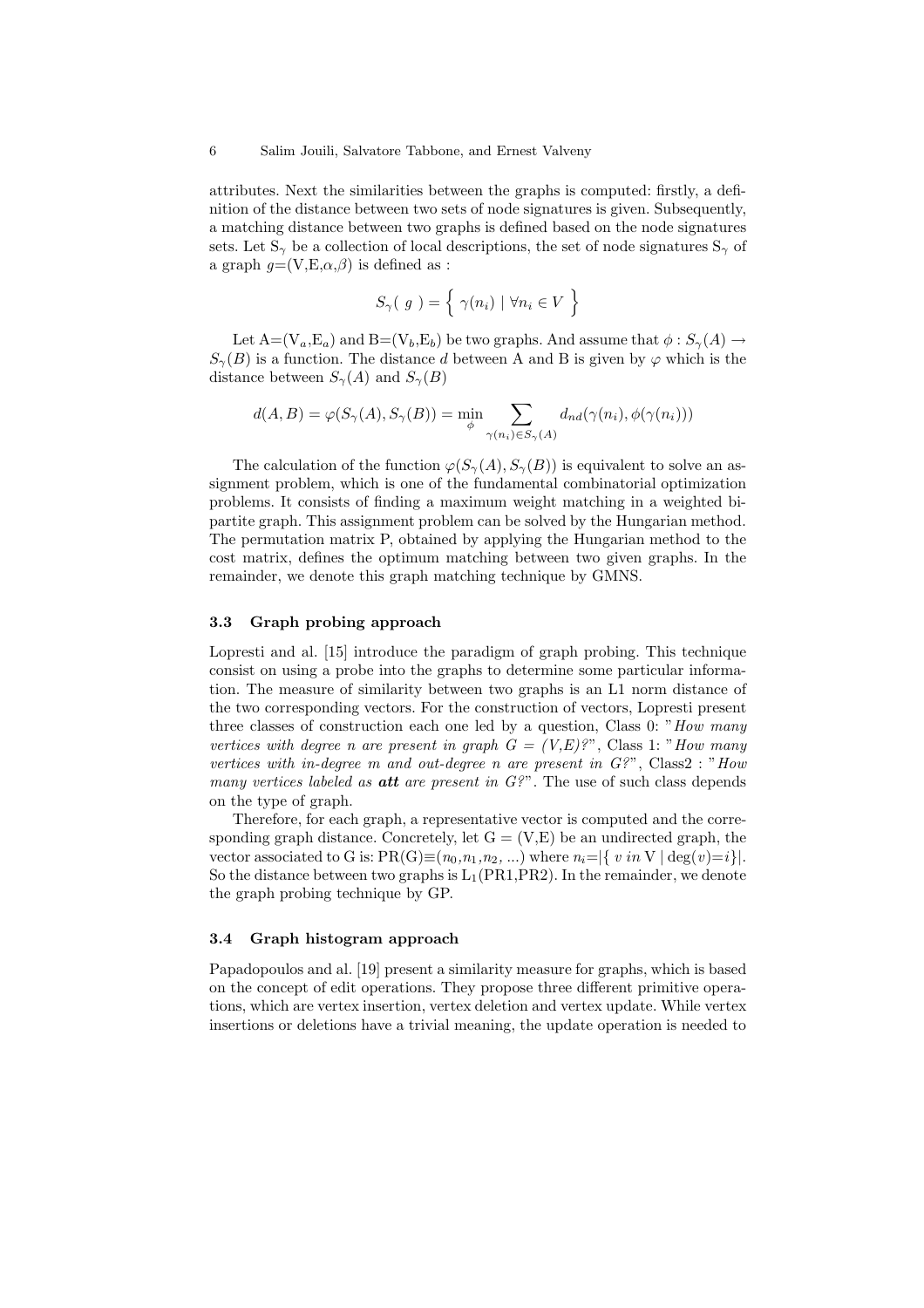insert or delete edges incident to a vertex. Additionally they introduce the degree sequence of a graph, i.e. the non-increasing sequence of the degrees of vertices in a graph. The similarity distance between two graphs is defined as the minimum number of primitive operations which are required so that the two graphs have the same degree sequence. To calculate the similarity measure, the sorted graph histogram is introduced, which is a histogram of the degrees of the vertices in a graph. Papadopoulos and al. show also that the  $L_1$ -distance between two sorted graph histograms defines their similarity distance. Additionally it is proven that the similarity distance satisfies the metric properties. In some cases, the sorted degree histograms of the graphs in a database are of different dimensionality if not all graphs are of the same order. To allow the use of index structures for vector spaces, the authors introduce a histogram folding technique to achieve a constant dimensionality of the histograms for all graphs. In the remainder, we denote this method by GH.

Table 1 provides a description of the selected graph similarity measures. In this table, we show the capability of each graph similarity measure to deal with labeled or unlabeled graphs and it provides a node-to-node matching.

Table 1. A summarization of the selected graph similarity measures

|                   | Handle       | labeled Handle unlabeled Explicit node-to- |               |
|-------------------|--------------|--------------------------------------------|---------------|
|                   | graphs       | graphs                                     | node matching |
| Robles-Kelly [21] | no           | yes                                        | no            |
| Jouili $[11]$     | yes          | yes                                        | yes           |
| Lopresti [15]     | yes          | yes                                        | $\mathbf{n}$  |
| Papadopoulos [19] | $\mathbf{n}$ | <b>ves</b>                                 | $\mathbf{n}$  |

# 4 Experimental results

In this section, we provide a performance comparison of the graph similarity measures described above. In addition, even if the statistical/structural approaches comparison is not the aim of this paper, we also use the generic Fourier descriptor (GFD) well known for its good performance [24] to show the general behavior of structural approaches vs a statistical one. In GFD, feature vectors are created from images by extracting information in the frequency domain. This statistical descriptor is invariant to rotation and scaling. In our experiments, we use the Euclidean distance to compute the distance between images represented by GFD feature vectors. Four graphic databases have been used to perform the comparison study. The precision/recall curves are used to measure retrieval performances. The leave-one-out protocol is used to provide precision/recall curves.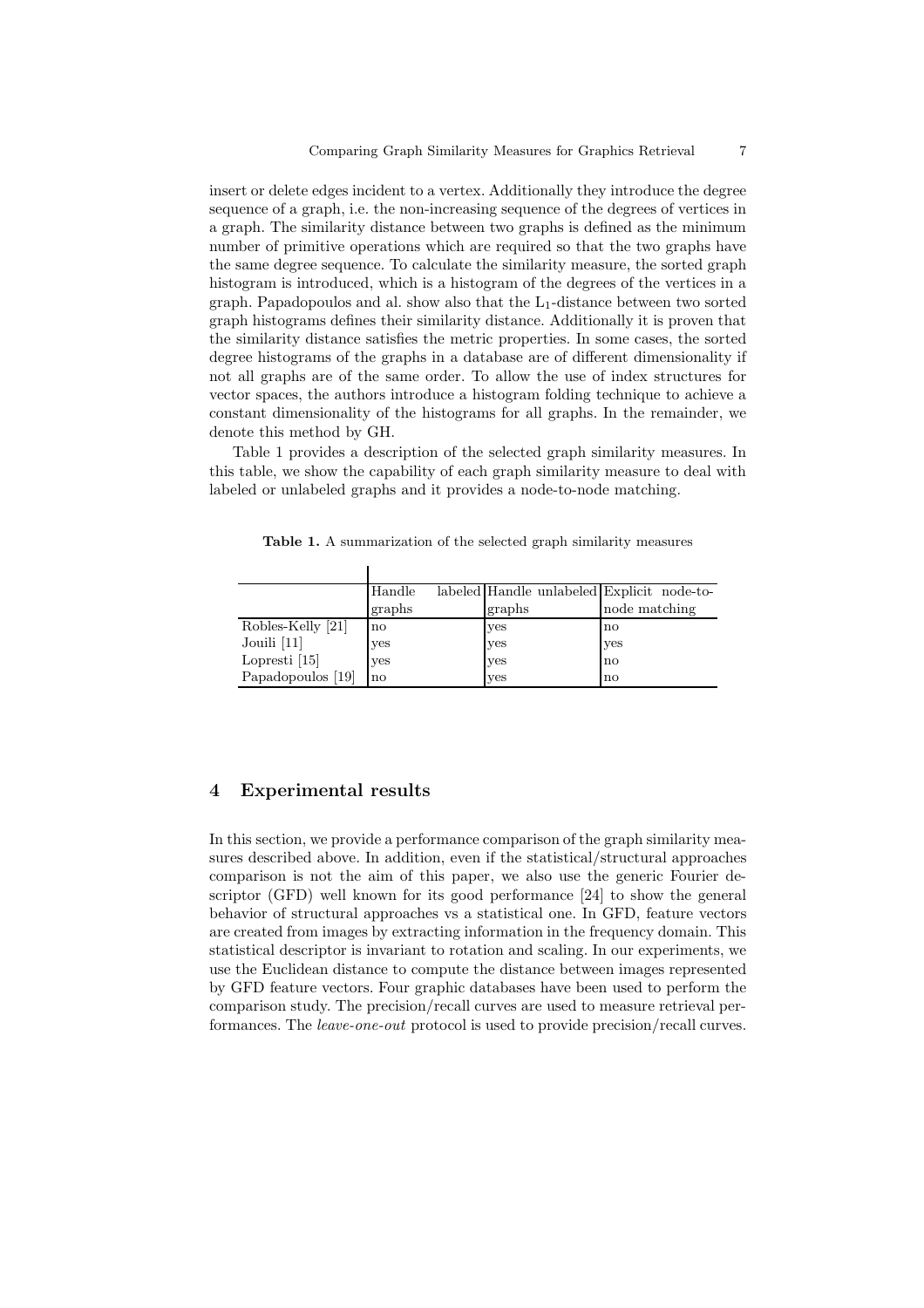8 Salim Jouili, Salvatore Tabbone, and Ernest Valveny

#### 4.1 Data sets

The graph retrieval tasks considered in this paper includes the retrieval of line drawings (symbols), ancient documents (ornamental letters), the set of trademark-logos and LEMS shape database. Figure 1 represents samples for each database used.



Fig. 1. Samples from: (a) GREC database, (b) Ornamental letters database, (c) Shape database, (d) Logo database

- $-$  **GREC** database: The GREC database [20] (see figure 1(a)) consists of graphs representing symbols from architectural and electronic drawings. Here, the ending points (ie corners, intersections and circles) are represented by nodes which are connected by undirected edges and labeled as lines or arcs. The graph database used in our experiments has of 528 graphs, 24 classes and 22 graphs per class.
- Ornamental letters database: The ornamental letters database (see figure 1(b)) contains lettrine (graphical objects) extracted from digitized ancient document <sup>4</sup>. Since one lettrine contains a lot of information (i.e. texture, decorated background, letters), the graphs are extracted from a region-based segmentation [9] of the lettrine with a user-based parameterization technique. The nodes of the graph are represented by the regions and the edges describe their adjacency relationships. The graph database used in our experiments consists of 280 graphs, 4 classes and 70 graphs per class.
- Shape database: We use the shapes provided by the LEMS laboratory of the Brown University [23] (see figure  $1(c)$ ). The graphs are extracted from the shapes by skeletonizing and applying a polygonal approximation to the skeleton to obtain straight line segments. For each line segment, we locate endpoints and the graphs are based on the Delaunay triangulations of these endpoints. The graph database used in our experiments has 216 graphs, 18 classes and 12 graphs per class.
- **Logo database:** This database (see figure  $1(d)$ ) consists of graphs representing binary images of trademark-logos. Here, graphs are extracted by the delaunay triangulations on the detecting points of interest using Harris algorithm [10]. The graph database used in our experiments consists of 80 graphs, with 10 classes and 8 graphs per class.

<sup>4</sup> Provided by the CESR - University of Tours on the context of the ANR Navidomass project http://l3iexp.univ-lr.fr/navidomass/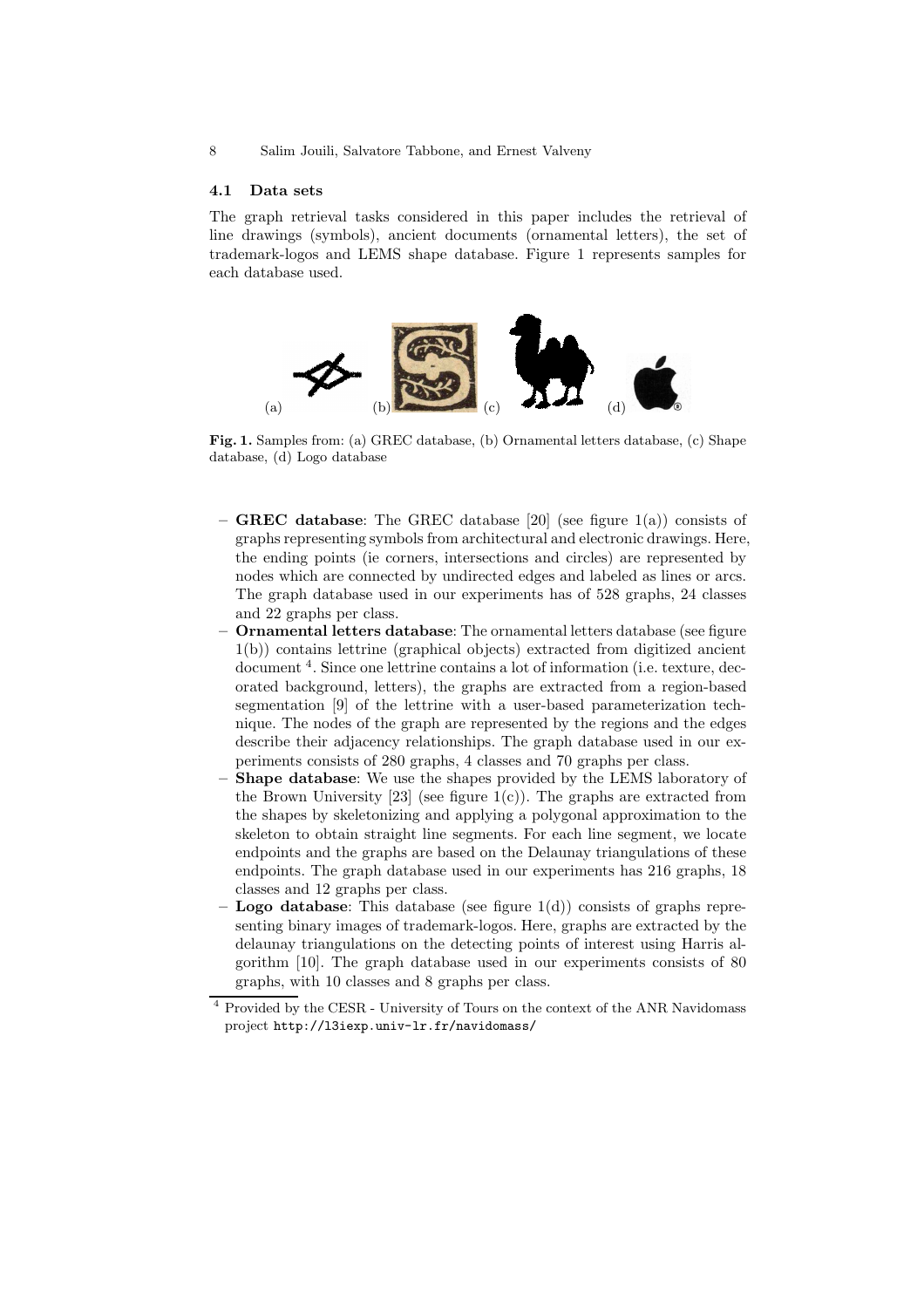Table 2 provides a description of the characteristics of the used graph data sets. Each graph data set is described by the maximum number and the average of nodes and edges (max nodes/edges and  $\phi$  nodes/edges). Let us recall that all the graphs used in this paper are weighted graphs. That is, there is no labels attached to the nodes, but each edge is weighted by a unique numeric label.

|                          |     | max nodes max edges $\phi$ nodes |       | $\phi$ edges |
|--------------------------|-----|----------------------------------|-------|--------------|
| <b>GREC</b>              | 24  | 29                               | 11.54 | 11 6         |
| <b>Ornamental Letter</b> | 178 | 4314                             | 97.6  | 1779.6       |
| Shape                    | 73  | 2592                             | 29.1  | 471.8        |
| Logo                     | 292 | 802                              | 102.5 | 264.9        |

Table 2. Description of the four graph data sets

#### 4.2 Results analysis

The results of our experiments for these four databases with the four graph matching measures are presented in figure 2.

From the precision-recall curves, we can remark that the performance of the graph matching methods depend on the databases and more particularly the description we put in the graph. For the GREC database, the matching measures (GP, GH and GMNS) that use simple structural modification perform similarly and better than the GEDSS method which use a string representation for graphs. We realize that for graphs with low edge and node densities (as the case of the GREC database) the string-based representation is not discriminant. In addition, the GMNS method provides a performance peak for low recall values, and it joins the performance of the GP and GH methods for high recall values. The discrimination of the node signatures provides a good robustness for this kind of database.

From the results provided on the Lettrine database, we see that all the distance measures provide similar results with a little less performance for the GP technique. This may be explained by the fact that the different methods produce a quite similar response to the structural errors between the graphs used to represent the ornamental letters. In the other way, one can conclude that this kind of graph representation (region adjacency graph) of the ornamental letter is more or less robust to different graph matching methods.

In the case of the shape database, the performance of the graph probing fails clearly in comparison with other distance measures. It seems that the probe of the node degree is not a good discriminating feature for this database which presents important structural errors between graphs in different classes. Further, the GEDSS method which has shown previously good results for similar databases (see [21]), provides the better retrieval results.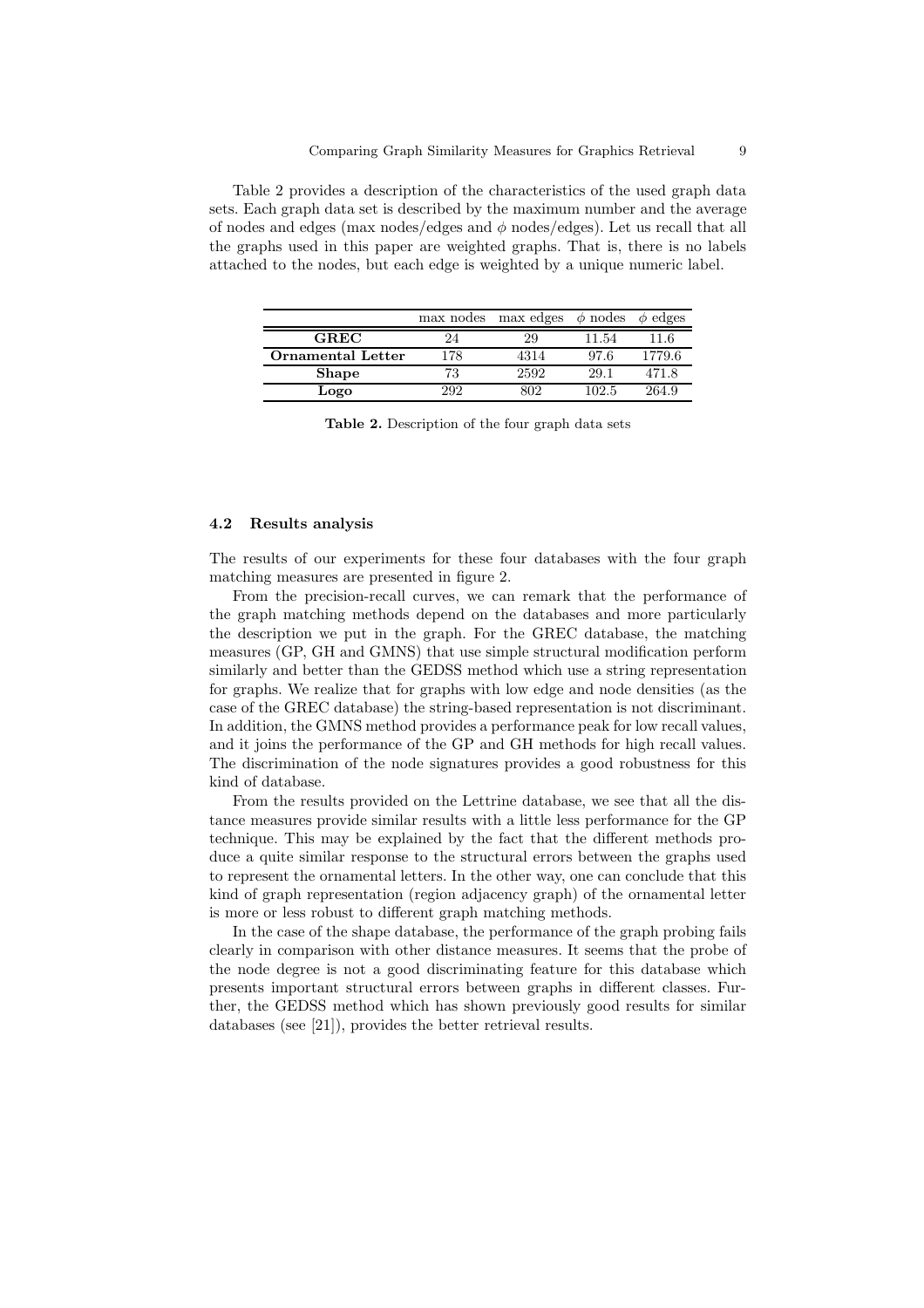

Fig. 2. Precision-Recall curves on: (a) GREC database, (b) Ornamental letters database, (c) Logo database, (d) Shape database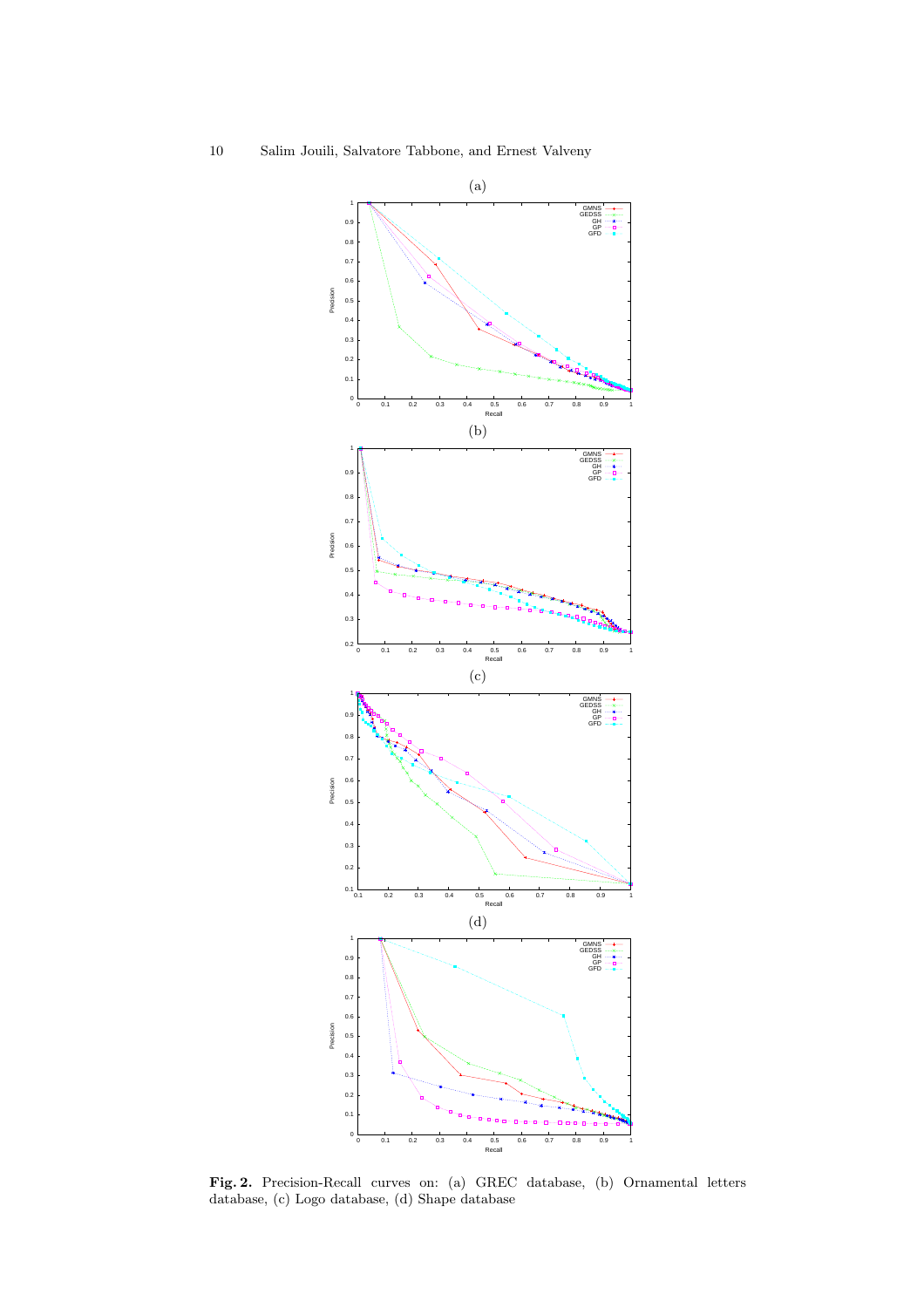For the logo database, all the distance measures provide similar behaviors. Here, the graph probing keeps the leader position among the other distances. In addition, the provided results of all the distance measures are particularly better in comparison with the other databases. This may be due to the suitable graph representation used for this database. We can think that the graph representation approaches used for other databases is not necessary the most suitable. In addition, different distance measures provide quite similar results for a given graph representation as the case of the Ornamental letters database. From all these results, we can remark that the GP and GEDSS methods are more sensitive to the representation we put in the graph.

In addition, the GFD descriptor outperforms the results of all the graph similarity measures for the Shape database. However, for the Ornamental letters and the Logo databases in which the structural information is more important we remark that the structural approaches provide better results.

### 5 Conclusion and perspectives

In this paper we have compared the performance of four graph matching methods for graph retrieval with different kind of document databases. The evaluation is performed using Precision rate against Recall rate. Our experimental results show that the performance of each graph distance measure depends on the databases and the approaches are also more and less robust to the variability of the representation. That is to say, a given graph distance can provide a good performance for one database and poor performance for an other database. Moreover, for a good graph representation we can remark that the performances of different graph matching methods are quite similar. In future works we want to study the behavior of these methods against the representation we put in the graph and the type of database.

## References

- 1. R. Ambauen, S. Fisher, and B. H. Graph edit distance with node splitting and merging, and its application to diatom identification. *IAPR-TC15 Workshop on GbRPR, LNCS 2726*, pages 95–106, 2003.
- 2. R. Baeza-Yates and G. Valiente. An image similarity measure based on graph matching. *Proc. International Symposium on String Processing Information Retrieval*, pages 28–38, 2000.
- 3. H. G. Barrow and R. J. Popplestone. Relational descriptions in picture processing. *In Machine Intelligence*, 4:377–396, 1971.
- 4. H. Bunke. Attributed of programmed graph grammars and their application to schematic diagram interpretation. *IEEE Transactions on Pattern Analysis and Machine Intelligence*, 4(6):574–582, Novembre 1982.
- 5. H. Bunke. Recent developments in graph matching. *Pattern Recognition, 2000. Proceedings. 15th International Conference on*, pages 117–124 vol.2, 2000.
- 6. H. Bunke, S. Günter, and X. Jiang. Towards bridging the gap between statistical and structural pattern recognition: Two new concepts in graph matching. In